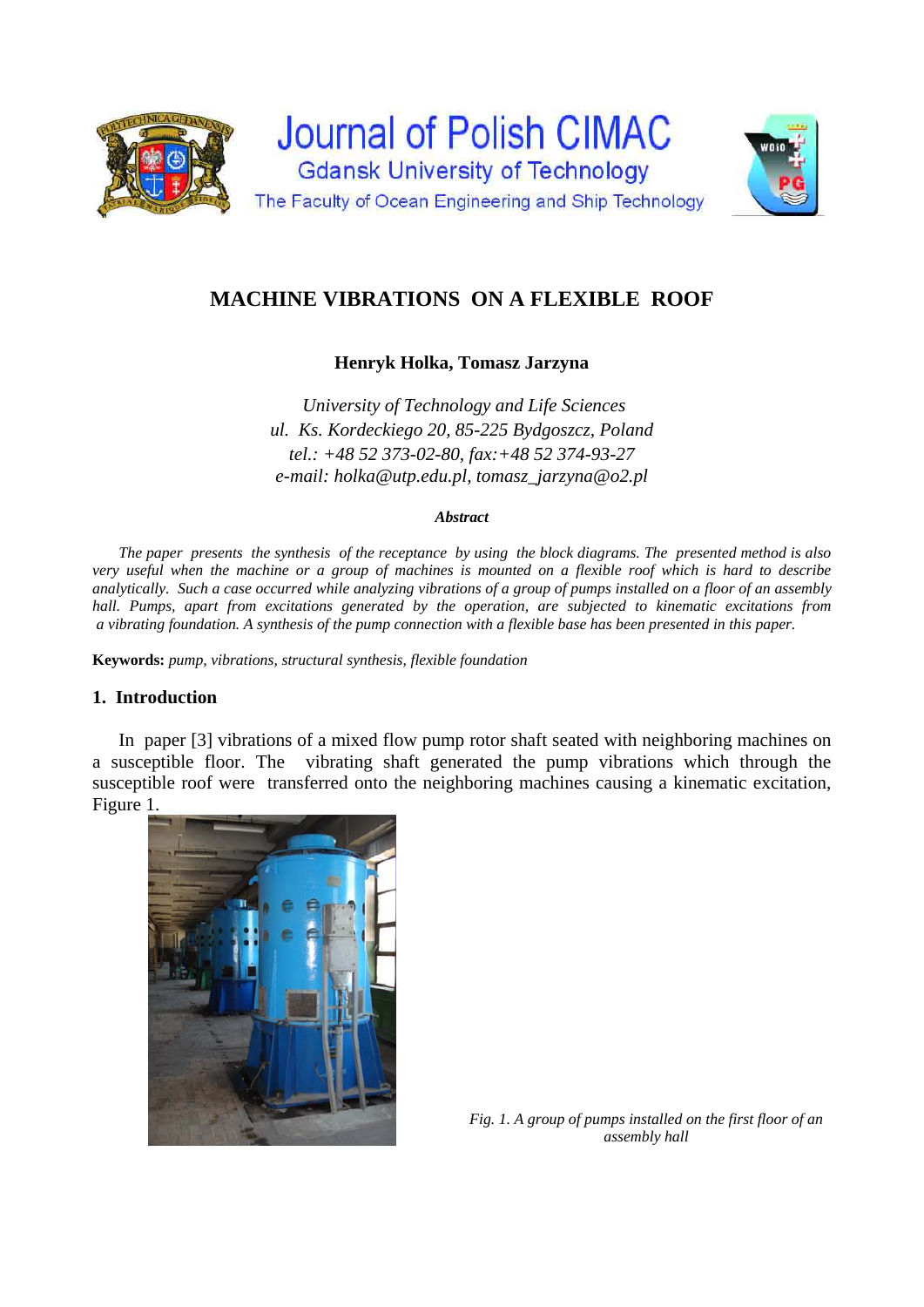Thus, there was crated a dynamic system consisting of the pump and roof for which, due to an unknown flexible continuous system, the analytic description is difficult. A interesting method of analysis discrete and flexible systems is structural synthesis of their receptance, [1, 2]. The simplification of a description is based on the idea that the unknown and difficult for fully identification flexible sub-system is replaced by its receptance, obtained by experiments, only in the points of connection.

A structural scheme of connection built this way can be treated as the object of control and is completely ready for the analysis which are used in the control engineering by means of the matrix transfer function [4]. The method will be illustrated using the example.

#### **2. The synthesis of the receptance**

Let us consider the system presented in Fig. 2.



*Fig. 2. The model of the system* 

In the point A of analyzed system the input force  $P(t)$  is acted. On point C there is the mass m or spring k. The aim of this work is minimization of vibration of the point B.

This model consists of the flexible sub-system "γ" and discrete "β". Because the continuous sub-system  $\gamma$  is very difficult for analytical description, the unknown data of this receptances were determined experimentally.

The matrix receptance  $\gamma$  has the form

$$
\gamma(i\omega) = \begin{bmatrix} \gamma_{AA} & \gamma_{AB} & \gamma_{AC} \\ \gamma_{BA} & \gamma_{BB} & \gamma_{BC} \\ \gamma_{CA} & \gamma_{CB} & \gamma_{CC} \end{bmatrix},
$$
\n(1)

where:  $\gamma_{ij} = \gamma_{ji}$ . After connection the block diagram can be drawn (Fig. 3).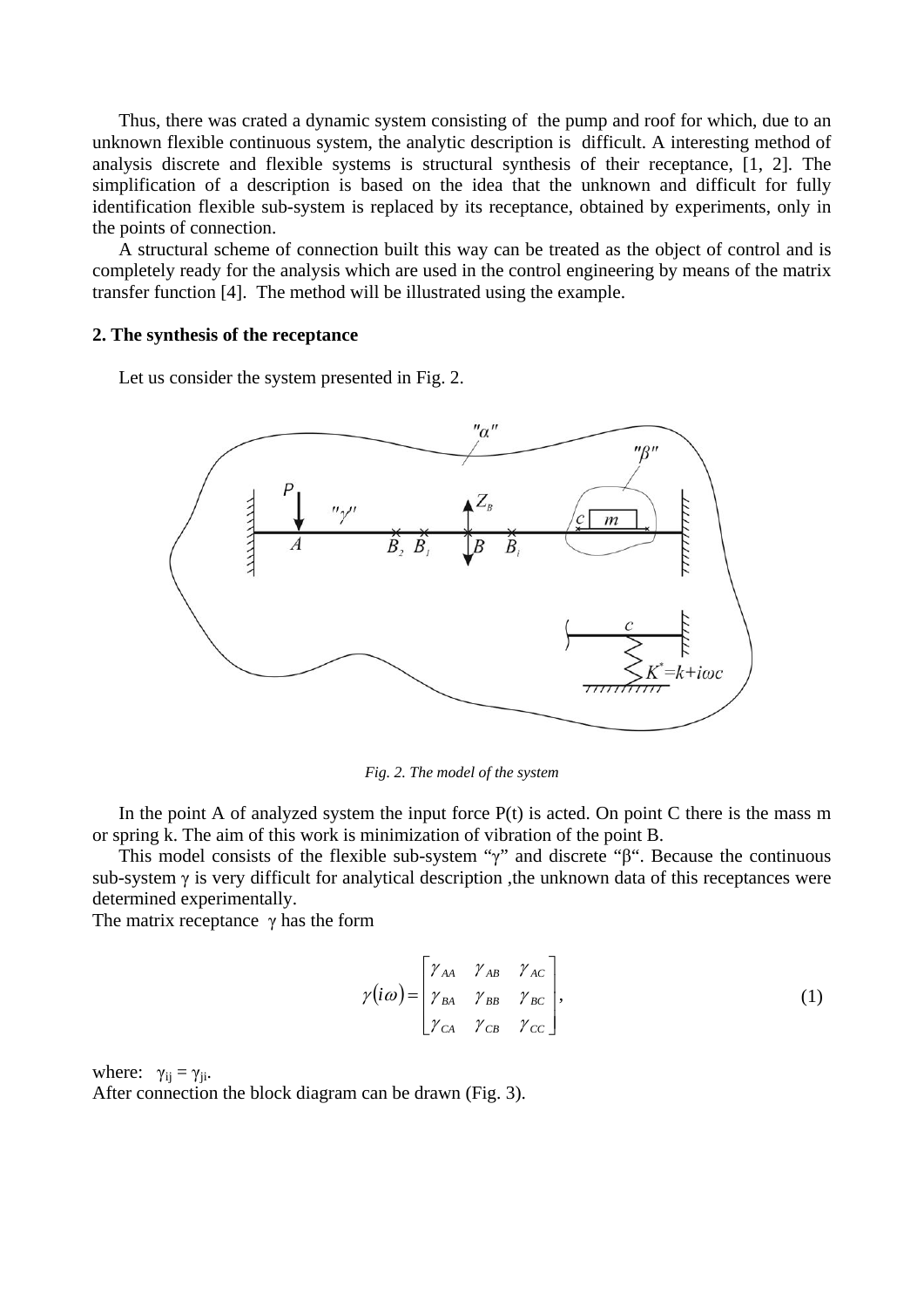

*Fig. 3. Synthesis of the receptances*



$$
\alpha(i\omega) = \begin{bmatrix} \alpha_{AA} & \alpha_{AB} & \alpha_{AC} \\ \alpha_{BA} & \alpha_{BB} & \alpha_{BC} \\ \alpha_{CA} & \alpha_{CB} & \alpha_{CC} \end{bmatrix}.
$$
 (2)

System response is obtained from the equation

$$
\begin{bmatrix} Z_A \\ Z_B \\ Z_C \end{bmatrix} = \begin{bmatrix} \alpha_{AA} & \alpha_{AB} & \alpha_{AC} \\ \alpha_{BA} & \alpha_{BB} & \alpha_{BC} \\ \alpha_{CA} & \alpha_{CB} & \alpha_{CC} \end{bmatrix} \begin{bmatrix} P(t) \\ 0 \\ 0 \end{bmatrix},
$$
 (3)

or in shorten notation

$$
Z = \alpha P, \tag{4}
$$

where:  $\mathbf{Z}$  is column vector including outputs  $z_A$ ,  $z_B$ ,  $z_C$ ,

 **α** is the matrix of receptances of the whole system after connection,

**P** is the column vector of input forces.

From equation (4) one can write:

$$
z_B(i\omega) = \alpha_{BA} P(t),\tag{5}
$$

where:  $\alpha_{BA}$  is the receptance between points B and A. The receptance  $\alpha_{BA}$  is obtained from above general presented diagram - Fig. 4.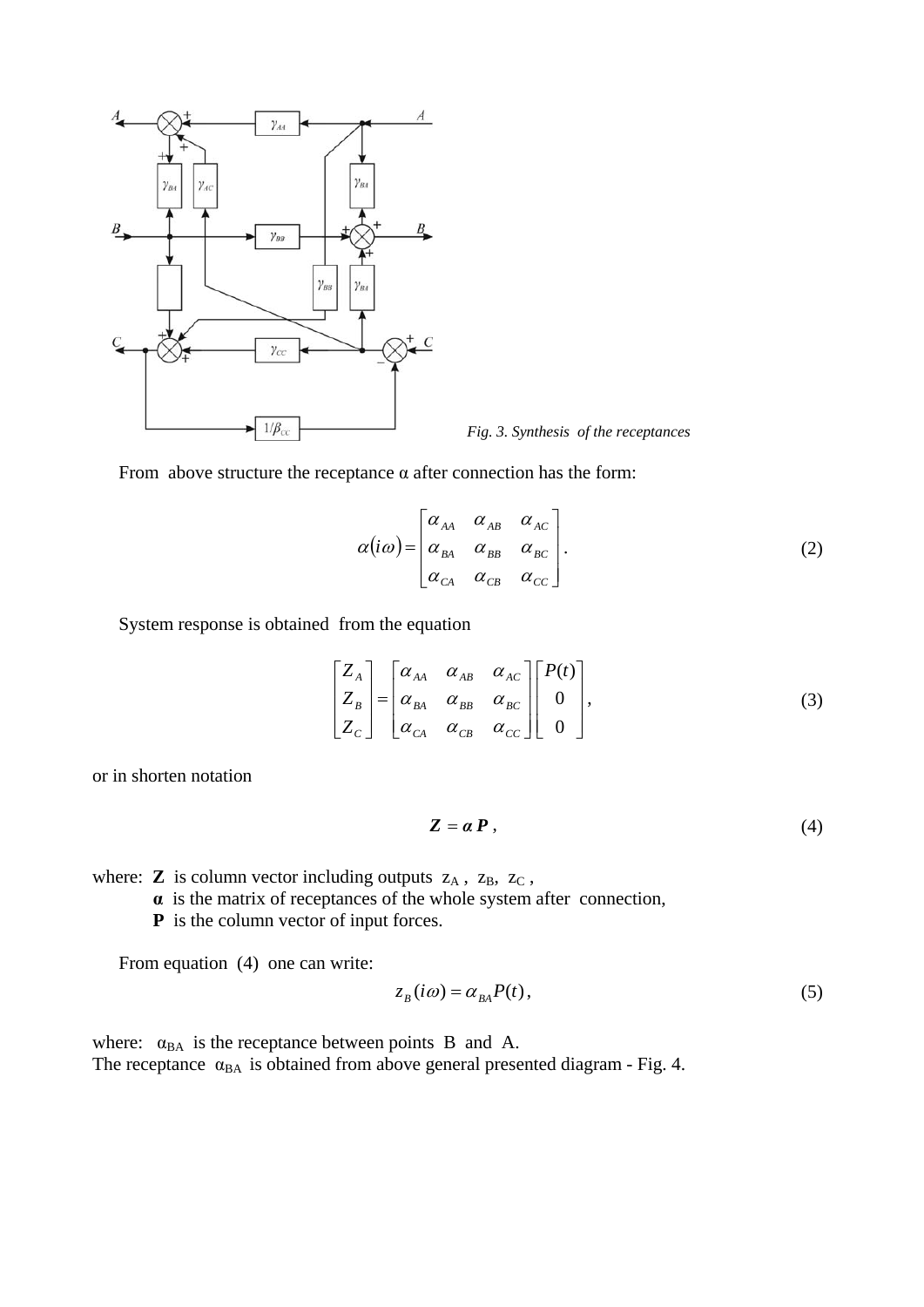

*Fig. 4. The block diagram of the*  $\alpha_{BA}$ 

Solving above diagram we have:

$$
\alpha_{BA} = \frac{\gamma_{BA} (\gamma_{CC} + \beta_{CC}) - \gamma_{BC} \gamma_{CA}}{\gamma_{CC} + \beta_{CC}} = \frac{L_{BA}(i\omega)}{M(i\omega)}.
$$
(6)

The coordinate  $z_B$  is zero when  $\alpha_{BA} = 0$ , that is mean when  $L_{BA} = 0$ 

$$
\gamma_{BA} (\gamma_{CC} + \beta_{CC}) - \gamma_{BC} \gamma_{CA} = 0, \qquad (7)
$$

now

$$
\beta_{CC} = \frac{\gamma_{BC}\gamma_{CA} - \gamma_{BA}\gamma_{CC}}{\gamma_{BA}}.
$$
\n(8)

The receptance  $\beta_{CC}$  can get the following forms:

mass 
$$
\beta_{cc} = -\frac{1}{m \cdot \omega^2}
$$
, (9)

spring 
$$
\beta_{cc} = \frac{1}{k}
$$
. (10)

Substituting equations (9) and (10) to  $(8)$  we can calculate mass the m or stiffness k:

$$
m(\omega) = \frac{\gamma_{BA}}{\gamma_{BA}\gamma_{CC} - \gamma_{BC}\gamma_{CA}},
$$
\n(11)

$$
k(\omega) = \frac{\gamma_{BA}}{\gamma_{BC}\gamma_{CA} - \gamma_{BA}\gamma_{CC}}.
$$
 (12)

## **3. Calculation**

The sub system  $\gamma$  was experimentally described (Tab. 1) and graphically presented in Fig. 5.

*Tab. 1. The experimentally determined receptances γ*

| ω  | $V_{\rm BC}$<br>DС | w<br>$\mathbf{u}$   | $\mathbf{v}_{\mathbf{n}}$<br>ЪΑ | $\mathbf{v}_{cc}$<br>u |
|----|--------------------|---------------------|---------------------------------|------------------------|
| ╯◡ | $\sim$ -c          | $\epsilon$ $\sim$ 0 | $\epsilon$ $\sim$ 6             | $70-t$                 |
| OU | $A - C$            | -^-۱                | $60^{-7}$                       | $22 - 1$<br>◡∸         |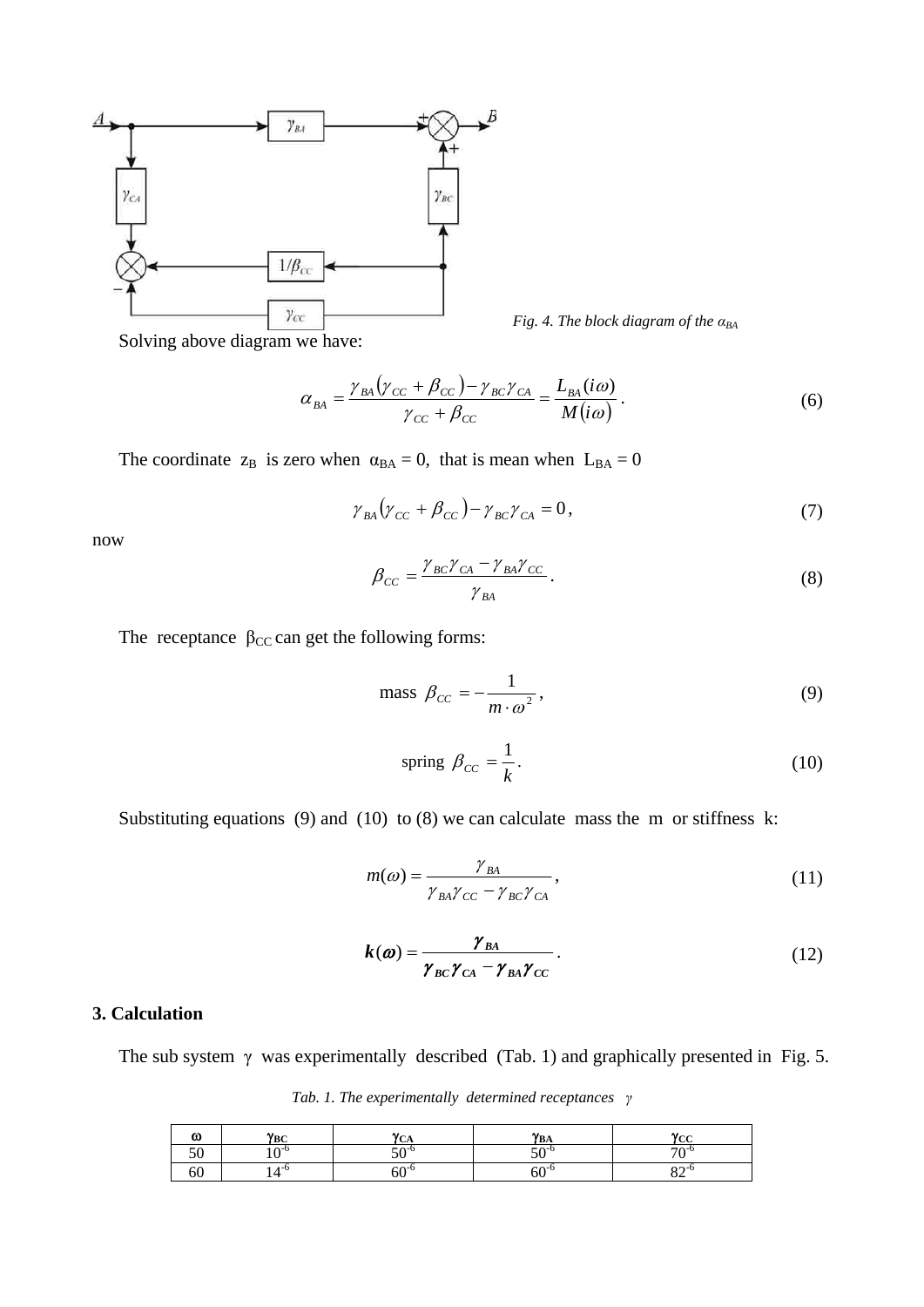| 70  | $20^{-6}$  | $66^{6}$  | $66^{-1}$ | $89^{-6}$  |
|-----|------------|-----------|-----------|------------|
| 80  | $26^{-6}$  | $72^{-6}$ | $72^{-6}$ | $95^{-6}$  |
| 90  | $33^{6}$   | $76^{-6}$ | $76^{-6}$ | $100^{-6}$ |
| 100 | $41^{-6}$  | $80^{6}$  | $80^{-6}$ | $110^{-6}$ |
| 110 | $50^{-6}$  | $83^{6}$  | $83^{-6}$ | $120^{-6}$ |
| 120 | $58^{-6}$  | $85^{-6}$ | $85^{-6}$ | $135^{6}$  |
| 130 | $67^{-6}$  | $86^{6}$  | $86^{6}$  | $140^{6}$  |
| 140 | $78^{-6}$  | $87^{-6}$ | $85^{-6}$ | $148^{-6}$ |
| 150 | $88^{-6}$  | $87^{-6}$ | $80^{-6}$ | $150^{6}$  |
| 160 | $100^{-6}$ | $87^{-6}$ | $73^{-6}$ | $140^{-6}$ |
| 170 | $113^{-6}$ | $86^{6}$  | $64^{-6}$ | $130^{-6}$ |
| 180 | $110^{-6}$ | $85^{-6}$ | $55^{-6}$ | $120^{-6}$ |



*Fig. 5. The receptances of sub-system γ*

Substituting the values of the receptances  $\gamma_{BC}$ ,  $\gamma_{CA}$ ,  $\gamma_{BA}$  anad  $\gamma_{CC}$  from Tab. 1 to equation 11 the mass of subsystem  $β$  is obtained, Fig. 6.



*Fig. 6. The mass of the subsystem β*